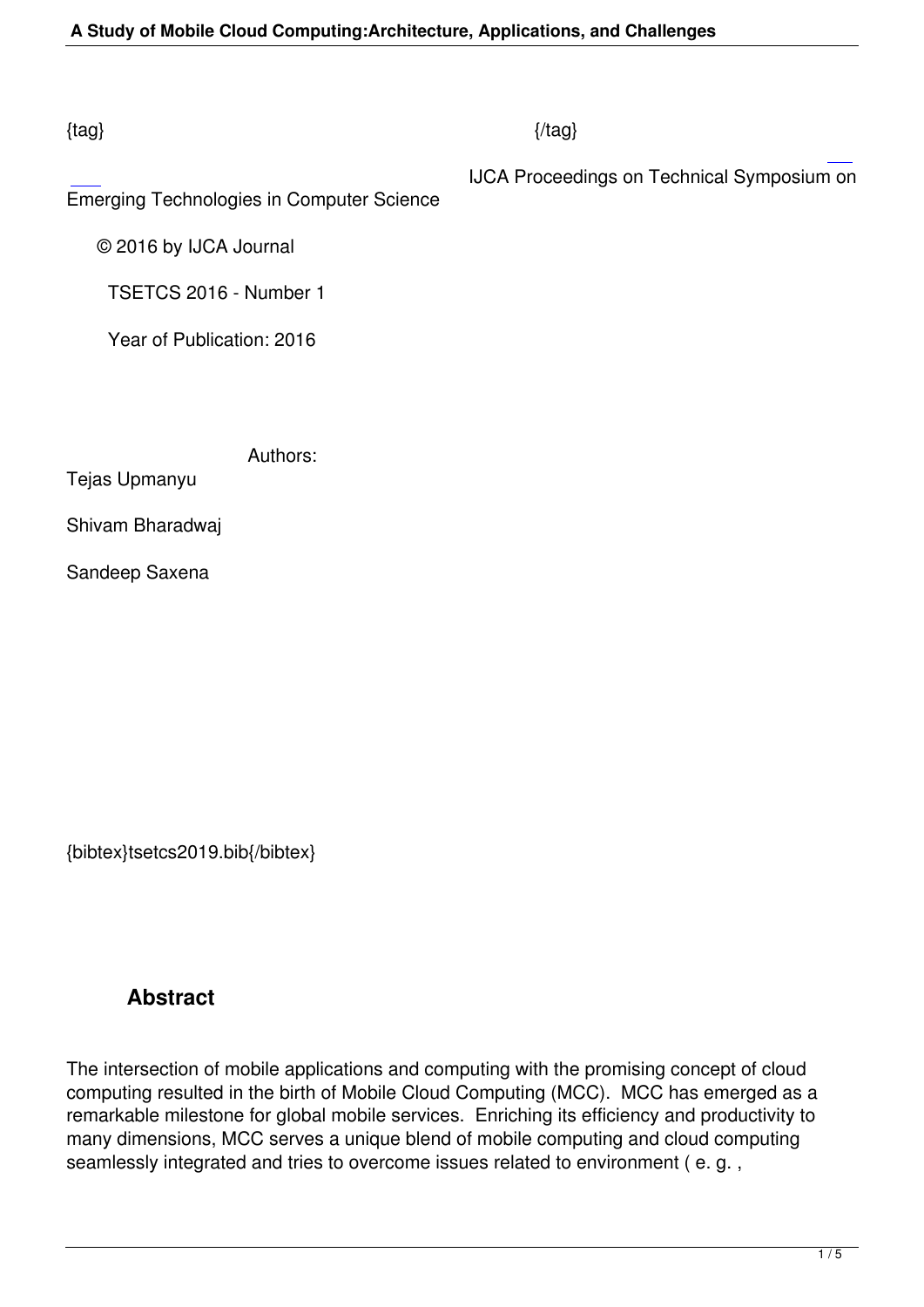heterogeneity, availability), security(e.g., reliability and privacy) and performance issues(e.g. , bandwidth, storage capacity, battery life). This paper provides an introduction of MCC discussing its architecture and advantages; it then takes a look at various existing application models to MCC. The issues, challenges are discussed. In addition, Future research directions of MCC are also studied.

# **Refer**

#### **ences**

M. Satyanarayanan, Fundamental challenges in mobile computing, in: Proceedings of the Fifteenth Annual ACM Symposium on Principles of Distributed Computing, PODC'96, ACM, New York, NY, USA, 1996, pp. 1–7.

L. Siegele, Let it rise: a special report on corporate it, http://www. economist. com/node/12411882, 2008.

URL: http://www. mobilecloudcomputingforum. com/.

M. Satyanarayanan, & quot; Mobile computing: the next decade, & quot; ACM SIG-MOBILE Mobile Computing and CommunicationsReview, vol. 15, no. 2, pp. 2–10, 2011.

T. Imielinski and H. Korth, Introduction to Mobile Computing, ser. The Springer International Series in Engineering and Computer Science, 1996, vol. 353, pp. 1–43.

H. Dinh, C. Lee, D. Niyato, and P. Wang, & quot; A survey of mobile cloud computing: architecture, applications, and approaches, & quot; Wireless Communications and Mobile Computing, 2011.

M. Satyanarayanan, & quot; Pervasive computing: vision and challenges, & quot; IEEE Pers. Commun. , vol. 8, no. 4, pp. 10–17, 2001.

 - E. Cuervo, A. Balasubramanian, D. Cho, A. Wolman, S. Saroiu, R. Chandra, and P. Bahl, " MAUI: making smartphones lastlonger with code offload, " in Proc. ACM 8th Annual International Conference on Mobile Systems, Applications andServices (MobiSys&apos:10), San Francisco, CA, USA, Jun. 2010, pp. 49–62.

X. W. Zhang, A. Kunjithapatham, S. Jeong, and S. Gibbs, & quot; Towards an elastic application model for augmenting the computing capabilities of mobile devices with cloud computing, & quot; Mobile Networks & Applications, vol. 16, no. 3, pp. 270–284, 2011.

B. -G. Chun and P. Maniatis, & quot; Augmented smartphone applications through clone cloud execution, & quot; in Proc. 12th Conference on Hot Topics in Operating Systems (HotOS'09), 2009, p. 8.

R. Kemp, N. Palmer, T. Kielmann, and H. Bal, " Cuckoo: a computation offloading framework for smartphones, & quot; in Proc. 2nd International Conference on Mobile Computing, Applications, and Services, (Mo- biCASE '10), Santa Clara, CA, USA, Oct. 2010.

Kakerow R. Low power design methodologies for mobile communication, In Proceedings of IEEE International Conference on Computer Design: VLSI in Computers and Processors, 2003; 8. 36(1): 21.

 - Rudenko A, Reiher P, Popek GJ, Kuenning GH. Saving portable computer battery power through remote process execution. Journal of ACM SIGMOBILE on Mobile Computing and Communications Review 1998; 2(1).

Mailagic A, Ettus M. System design and power optimisation for mobile computers, In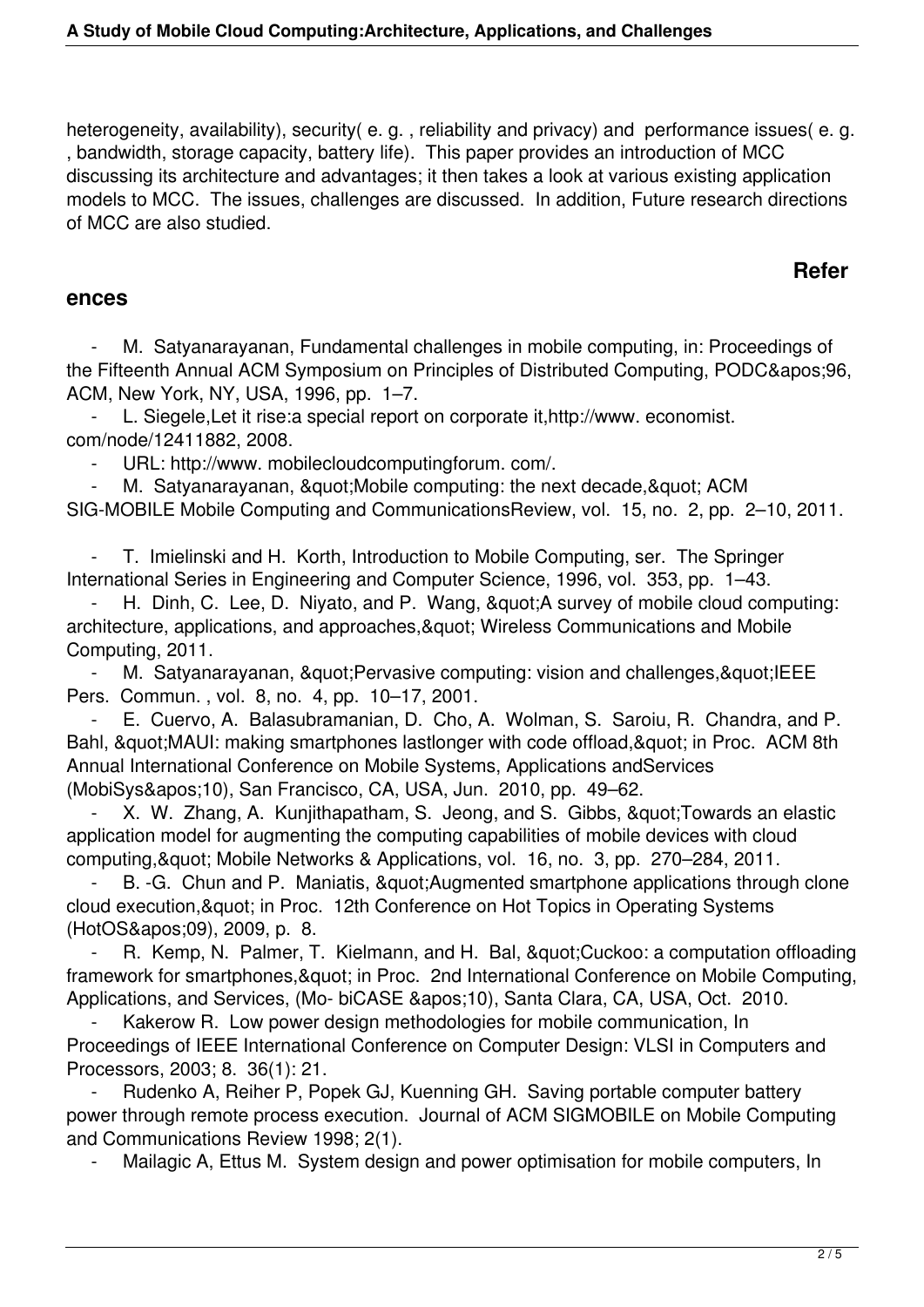Proceedings of IEEE Computer Society Annual Symposium on VLSI, 2002; 10.

Kremer U, Hicks J, Rehg J. A compilation framework for power and energy management on mobile computers, In Proceedings of the 14th International Conference on Languages and Compliers for Parallel Computing, 2001; 115–131.

Cuervo E, Balasubramanian A, Dae-ki C, et al. MAUI: making smartphones last longer with code offload, In Proceedings of the 8th International Conference on Mobile systems, applications, and services, 2010; 49–62.

Zou P, Wang C, Liu Z, Bao D. Phosphor: a cloud based drm scheme with SIM card, In Proceedings of the 12th International Asia-Pacific on Web Conference (APWEB), 2010; 459.

URL: https://www. google. co. in/drive.

- URL: https://www. icloud. com/
- URL: https://support. apple. com/en-in/HT204681
- URL: https://support. apple. com/en-in/HT204085
- URL: https://instagram. com/
- URL: http://www. flickr. com/.
- URL: http://www. shozu. com/portal/index. do.
- URL: http://www. facebook. com/.

Giurgiu, O. Riva, D. Juric, I. Krivulev, and G. Alonso, & quot: Calling the Cloud: Enabling Mobile Phones as Interfaces to Cloud Applications, & quot; in Proceedings of the 10th ACM/IFIP/USENIX International Conference on Middleware (Middleware &apos:09). Urbana Champaign, IL, USA: Springer, Nov. 2009, pp. 1–20.

J. Rellermeyer, O. Riva, and G. Alonso, & quot; AlfredO: An Architecture for Flexible Interaction with Electronic Devices, & quot; in Proceedings of the 9th ACM/IFIP/USENIX International Conference on Middleware (Middleware 2008), ser. Lecture Notes in Computer Science, vol. 5346. Leuven, Belgium: Springer, 2008, pp. 22–41.

Mobile Cloud Computing: A Comparison of Application Models Dejan Kovachev, Yiwei Cao and Ralf Klamma Information Systems & Database Technologies RWTH Aachen University Ahornstr. 55, 52056 Aachen Germany.

X. Zhang, S. Jeong, A. Kunjithapatham, and Simon Gibbs, &quot: Towards an Elastic Application Model for Augmenting Computing Capabilities of Mobile Platforms, & quot; in The Third International ICST Conference on MOBILe Wireless MiddleWARE, Operating Systems, and Applications, Chicago, IL, USA, 2010.

X. Zhang, J. Schiffman, S. Gibbs, A. Kunjithapatham, and S. Jeong, & quot; Securing Elastic Applications on Mobile Devices for Cloud Computing, & quot; in CCSW & apos: 09: Proceedings of the 2009 ACM Workshop on Cloud Computing Security. Chicago, IL, USA: ACM, Nov. 2009, pp. 127–134.

& quot; An Approach to Ad hoc Cloud Computing & quot; by Graham Kirby, Alan Dearle, Angus Macdonald et. al School of Computer Science University of St Andrews, St Andrews,Fife, Scotland KY16 9SX.

G. Huerta-Canepa and D. Lee, & quot; A Virtual Cloud Computing Provider for Mobile Devices, & quot; in Proceedings of the 1st ACM Workshop on Mobile Cloud Computing & Services Social Networks and Bevond (MCS &apos:10). San Francisco, CA, USA: ACM, 2010. pp. 1–5.

 - E. E. Marinelli, Hyrax: cloud computing on mobile devices using MapReduce, Masters Thesis, Carnegie Mellon University, 2009.

URL: http://hadoop. apache. org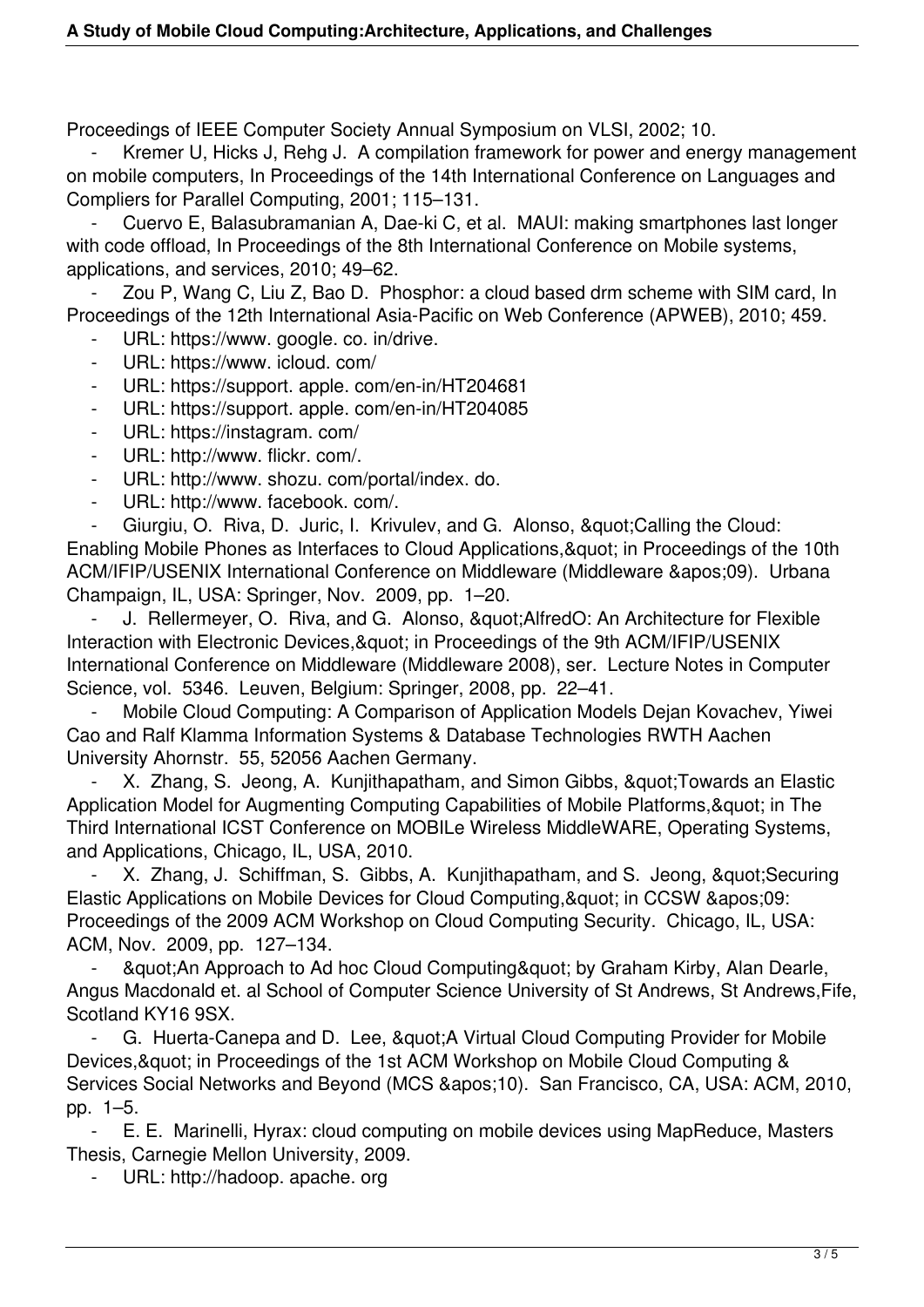- J. Dean, S. Ghemawat, MapReduce: simplified data processing on large clusters, Communications of the ACM 51 (2008) 107–113.

M. Satyanarayanan, P. Bahl, R. Ca ?ceres, and N. Davies, " The Case for VM-Based Cloudlets in Mobile Computing, & quot: IEEE Pervasive Computing, vol. 8, no. 4, pp. 14–23, Oct. 2009.

M. Satyanarayanan, M. A. Kozuch, C. J. Helfrich, and D. R. O. Hallaron, & auot: Towards Seamless Mobility on Pervasive Hardware, & quot: Pervasive and Mobile Computing, vol. 1, no. 2, pp. 157–189, Jul. 2005.

A ? hlund, K. Mitra, D. Johansson, C. A ? hlund, and A. Zaslavsky, & auot: Context-aware Application Mobility Support in Pervasive Computing Environments, & quot; in Proceedings of the 6th International Conference on Mobile Technology, Application & Systems (Mobility &apos:09). Nice, France: ACM, Sep. 2009, pp. 1–4.

 - T. Koponen,A. Gurtov,andP. Nikander,"ApplicationMobilitywithHost Identity Protocol, & quot; in Identifier/Locator Split and DHTs: Proceedings of the Research Seminar on Telecommunications Software. Helsinki: Helsinki University of Technology, 2004, p. 50.

M. Kristensen, Scavenger: transparent development of efficient cyber foraging applications, in: Proceedings of the IEEE International Conference on Pervasive Computing and Communications, PerCom.

Mobile cloud computing: A survey Niroshinie Fernando, Seng W. Loke, Wenny Rahayu Department of Computer Science and Computer Engineering, La Trobe University, Australia . Future Generation Computer Systems 29 (2013) 84–106 . 2012 Elsevier B. V

D. S. Milojic?ic ?, F. Douglis, Y. Paindaveine, R. Wheeler, and S. Zhou, & auot: Process Migration, & auot; ACM Computing Surveys (CSUR), vol. 32, no. 3, pp. 241–299, Sep. 2000.

 - Zhang L, Ding X, Wan Z, Gu M, Li XY. WiFace: a secure geosocial networking system using WiFi- based multi-hop MANET, In Proceedings of the 1st ACM Workshop on Mobile Cloud Computing & Services: Social Networks and Beyond (MSC), 2010.

Jin X, Kwok YK. Cloud assisted P2P media stream- ing for bandwidth constrained mobile subscribers, In Proceedings of the 16th IEEE International Confer- ence on Parallel and Distributed Systems (ICPADS), 2011; 800.

Expert Group Report, & quot: The Future of Cloud Computing. Opportunities for European Cloud Computing Beyond 2010, & quot; 2010. [Online]. Available: http://cordis. europa. eu/fp7/ict/ssai/docs/cloud- report- final. pdf

URL: http://mobilecloudfamily. com/saeid

- URL:http://www. cse. tkk. fi/fi/opinnot/T-110. 5121/2012/luennotfiles/T110.

5121%20Mobile%20Offloading%2017102012%2MK. pdf

## **Index Terms**

Computer Science **Distributed Systems**